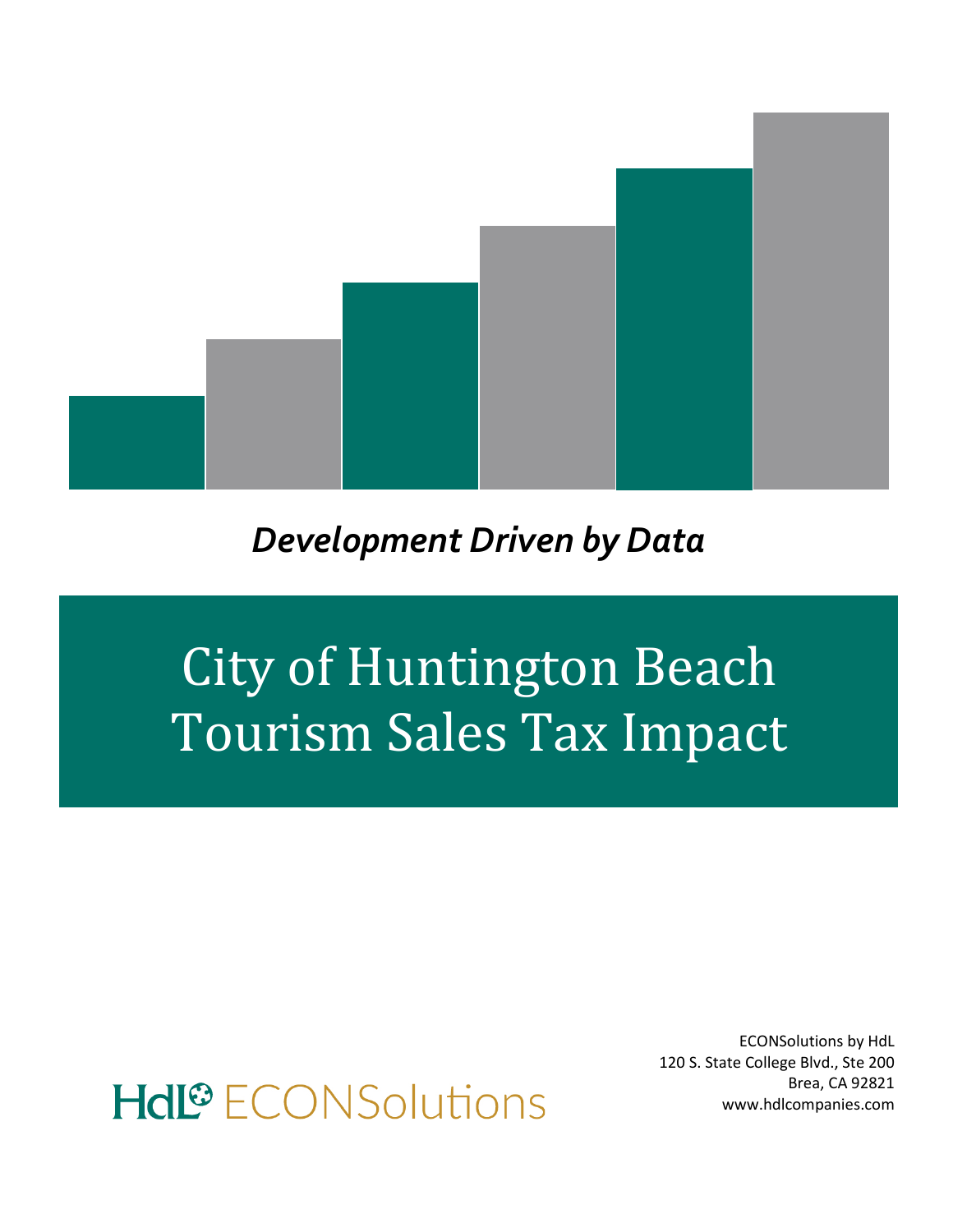

#### *"Development Driven by Data"*

In 2014, HdL Companies expanded its services to provide strategic planning and consulting services to assist local governments with economic development planning and analysis through HdL ECONSolutions, which offers a variety of products and services for customized solutions based on a client's budget needs and specific project requirements.

The ECONSolutions staff has over 50 years of local economic development and community development experience in California. ECONSolutions offers up-to-date data capability, an online GIS platform with state-of-the-art software for market analytics and the ability to leverage HdL's extensive databases systems. ECONSolutions can engage in projects of every size ranging from data analysis to comprehensive studies to advisory support and to public/private collaboration.

HdL has the largest privately held sales tax database in the State of California with sales tax data for more than 99% of the state's businesses. The firm's proprietary sales tax/software system affords numerous. opportunities to prepare economic development reports. Additionally, ECONSolutions has significant experience in retail, logistics, healthcare, and hotel development, along with possessing a strong understanding of these sectors within the California marketplace.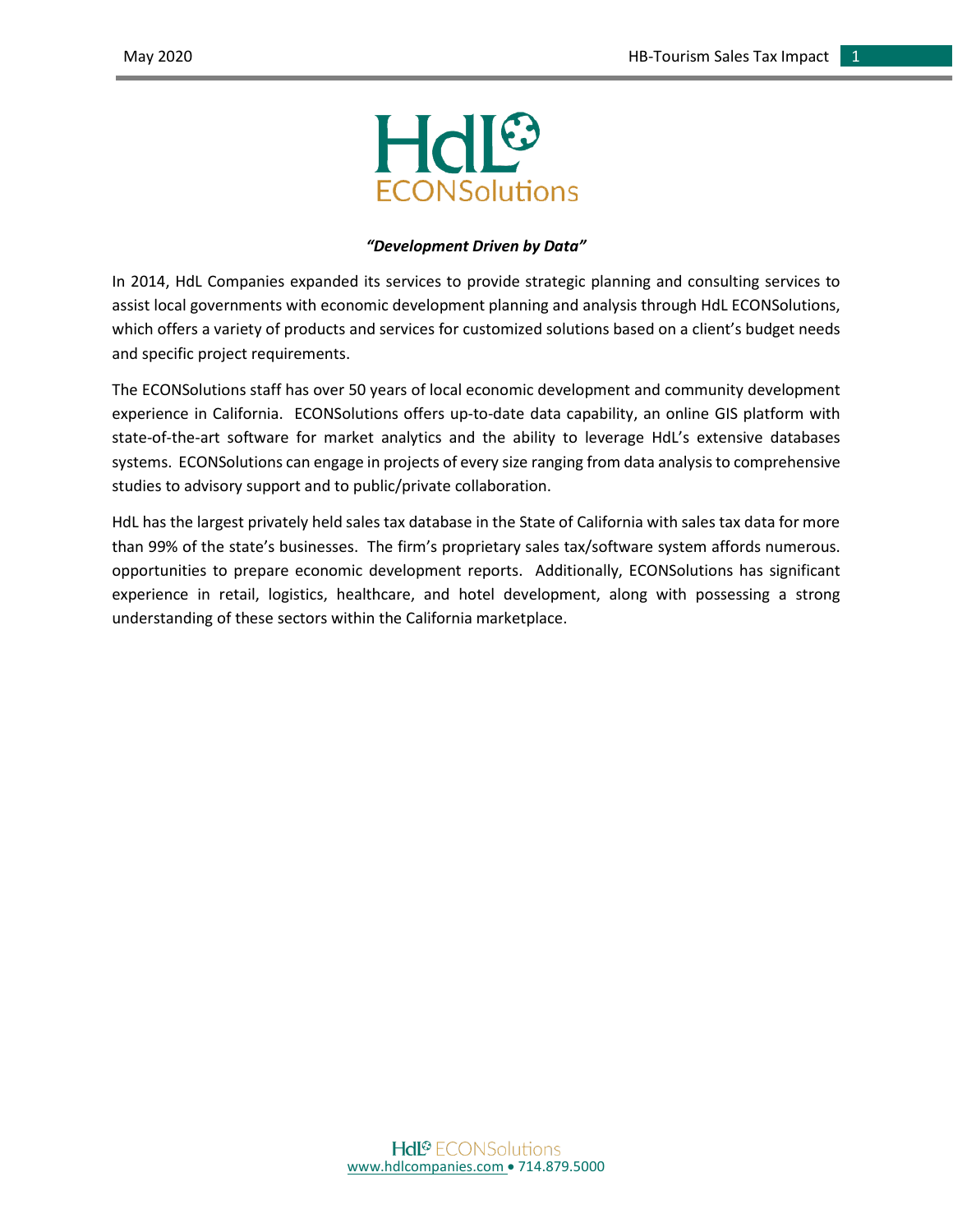#### Introduction

Given its strategic location in Orange County and the many amenities it offers (world-renowned public beaches, great weather, numerous recreation opportunities, quality shopping possibilities and diverse restaurant choices) - tourism and visitors to Huntington Beach from 'Non-Residents' produces a very positive economic impact for the City of Huntington Beach.

This study will look at the tourism industry and visitors to Huntington Beach, and in particular the estimated direct and indirect sales tax revenue to Huntington Beach from spending at local restaurants, bars, retail stores and gas stations/convenience stores by non-residents visiting the City of Huntington Beach.

#### **Specific Objectives Include:**

- ❖ Examine visitor trends that benefit Huntington Beach.
- $\cdot$  Analyze direct sales tax revenue from visitors (restaurants, food & drug, general consumer goods, fuel/convenience stores, etc.)
- Tourism Indirect Impact (multiplier effect)
- Spending Percentage of Sales Tax Revenue for Huntington Beach estimated from tourism/visitors.



#### Tourism Benefits

It is important to understand how tourism can be defined – which is traveling to a place that is different than your home city for leisure or business purposes. It is travelling for a purpose (day visit to the beach, vacation or business purpose) and for a stay which is not very long or permanent in nature.

Tourism is important for the benefits it brings and due to its role as a commercial activity, it creates demand and growth for many other business sectors. Tourism can play an important role in economic development. The tourism industry goes beyond being an attractive destination, to be an important economic growth contributor.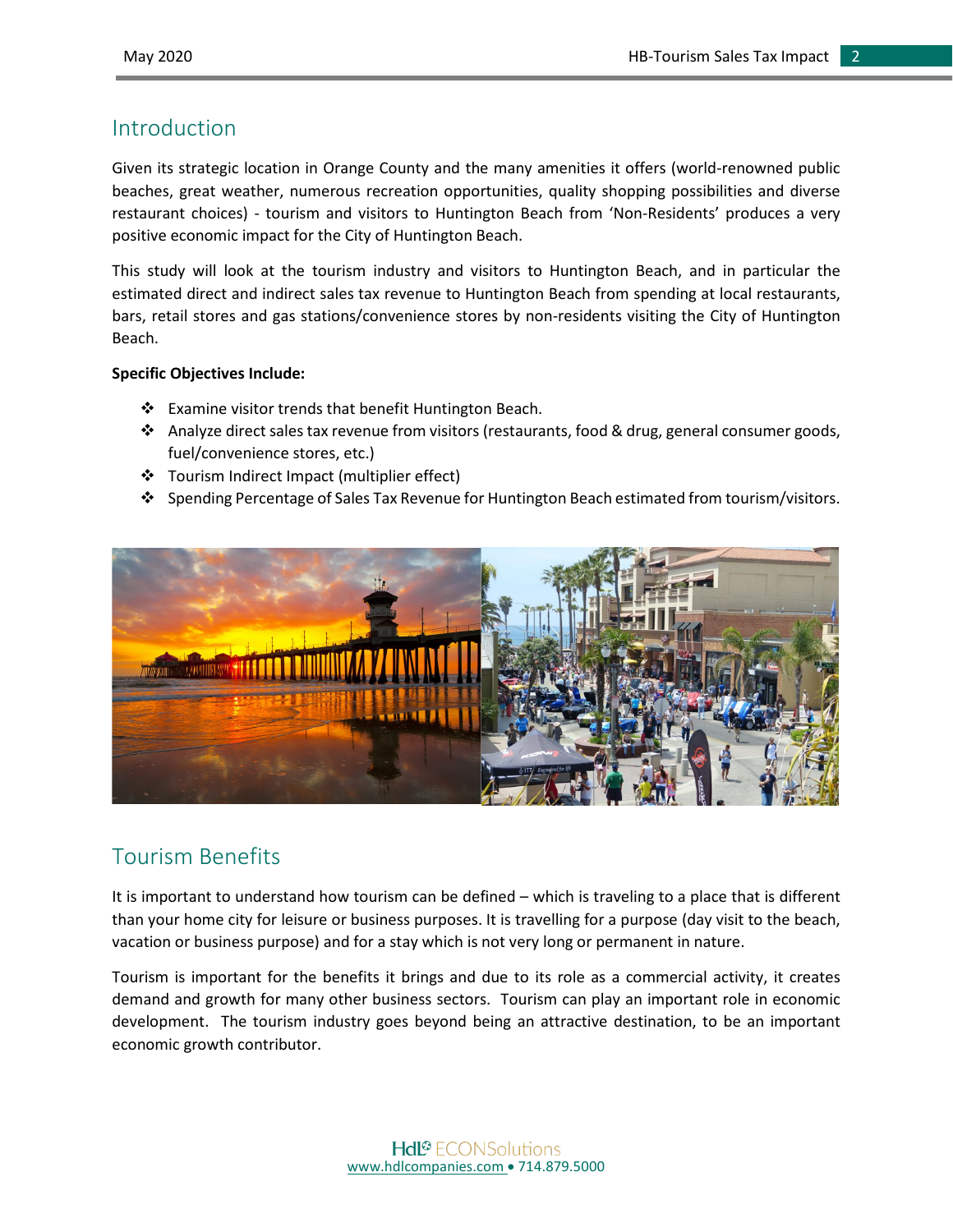#### Huntington Beach Tourism - Overview

Huntington Beach - known as 'Surf City", is the  $4<sup>th</sup>$  largest city by population in Orange County and its population of just over 200,000 makes it the 23<sup>rd</sup> largest city in California. Huntington Beach presents a strategic location in Orange County, with proximity to regional destinations such as Disneyland, Knotts Berry Farm, Angels Stadium of Anaheim and the Honda Center. Huntington Beach offers nearly 2,500 hotel rooms on 23 properties, which is 4.4% of the hotel room inventory in Orange County. Huntington Beach also presents numerous opportunities for vacation rentals, timeshares and Airbnb's.

Huntington Beach offers many key attractions including its five public beaches, Huntington Beach Pier, the International Surfing Museum, the Huntington Beach Art Center and numerous retail shopping opportunities, restaurants and drinking places. Whether it is a day trip to the beach, a family vacation to or a business trip to Orange County, Huntington Beach is well situated to welcome all tourists and visitors.

According to a Dean Runyan Associates report for 'Visit California' in 2017, Orange County generated approximately \$4.873 Billion in tourism & visitor spending, which was 7.5% of the total taxable sales  $(S64.551$  Billion) for Orange County in 2017. Orange County placed  $2<sup>nd</sup>$  of all California Counties to Los Angeles County's \$9.712 Billion in tourism & visitor spending in 2017.

According to a report for Visit Huntington Beach by Tourism Economics from September 2019, there were some key findings to consider about the impact of visitor spending in Huntington Beach.

- In 2018, Huntington Beach visitor volume and spending expanded 7.0% and 13.3% respectively from the previous year of 2017.
- Since 2012, visitor spending growth in Huntington Beach has outpaced the overall growth rate of the State of California and Orange County.
- In 2018, an estimated 3.74 million visitors to Huntington Beach spent \$565 million in HB, as compared to \$498.6 million in 2017 and \$448.8 million in 2016, as well as \$343.8 million back in 2013.
- Majority of the visitors to Huntington Beach are day trips (77.4%) versus overnight stays (22.6%).
- The dominant reason to visit Huntington Beach is for leisure (92.7%) compared to business purposes (7.3%).

| <b>Huntington Beach Visitor Volume and Spending</b> |       |       |      |       |       |      |
|-----------------------------------------------------|-------|-------|------|-------|-------|------|
|                                                     |       |       |      |       |       |      |
|                                                     | 2013  | 2014  | 2015 | 2016  | 2017  | 2018 |
| <b>Visitor Volume(mils)</b>                         | 3.04  | 3.18  | 3.22 | 3.34  | 3.5   | 3.74 |
| % Change                                            | 1.5   | 4.6   | 1.4  | 3.6   | 4.9   |      |
| Visitor Spending (\$mils)*                          | 343.8 | 381.1 | 409  | 448.8 | 498.6 | 565  |
| % Change                                            | 7.2   | 10.8  | 7.3  | 9.7   | 11.1  | 13.3 |

*Sources: Lauren Schlau Consulting, CIC Research, Tourism Economics*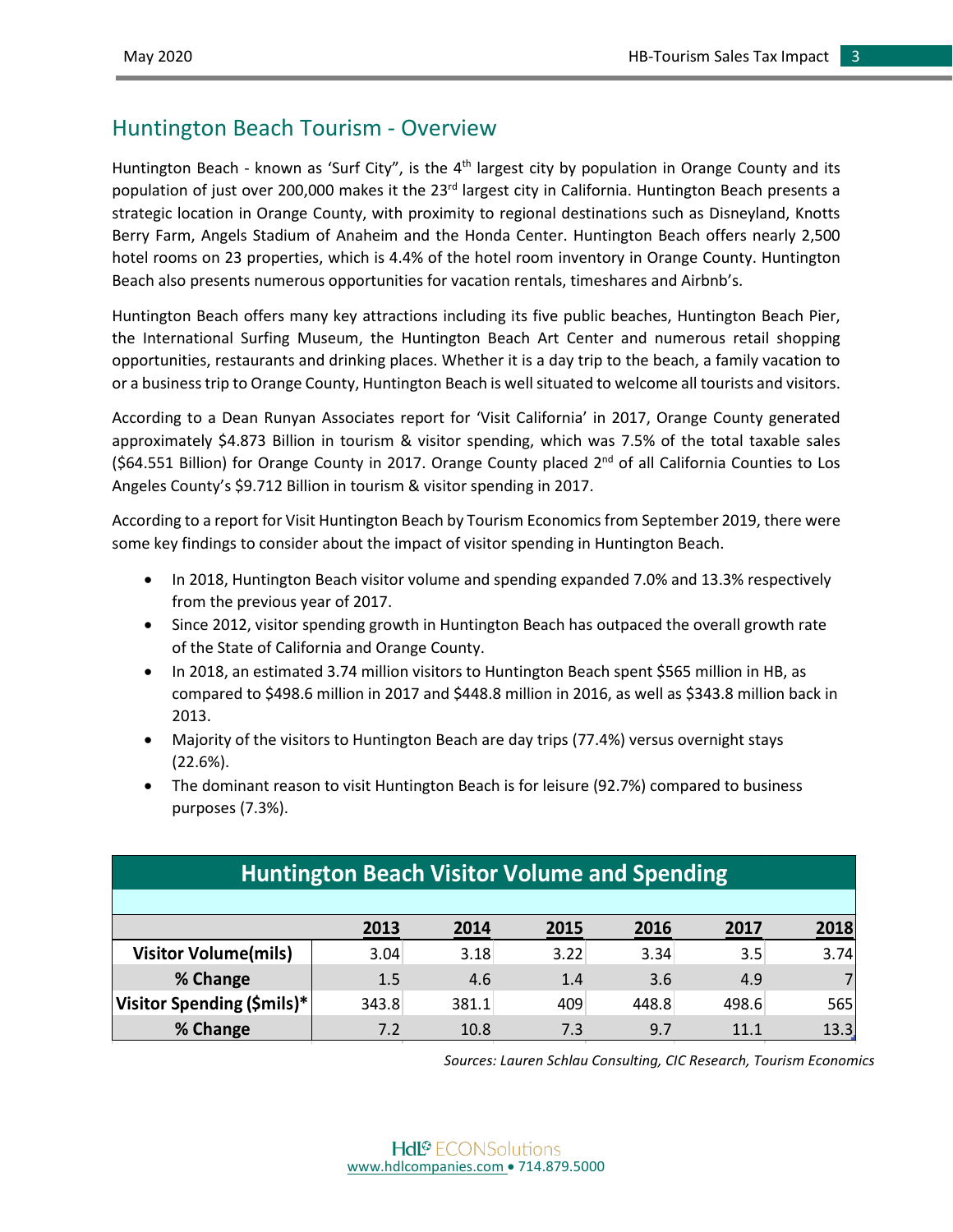

*Sources: Lauren Schlau Consulting, CIC Research, Tourism Economics*

According to the Tourism Economics report in 2019, an estimated 2.9 million or 77.4% of the visitors came to Huntington Beach for the day, while nearly 850,000 visitors or 22.6% stayed overnight. In 2018, the visitors to Huntington Beach spent \$234.0 million on food & beverage purchases and \$107.8 million at local retailers or gas stations. Please note that some of the food purchases are not taxable.

| <b>Huntington Beach Visitor Spending</b> |         |         |          |  |
|------------------------------------------|---------|---------|----------|--|
| US\$ Millions                            |         |         |          |  |
|                                          | 2016    | 2017    | 2018     |  |
| Lodging                                  | \$114.6 | \$130.9 | \$153.4  |  |
| <b>Food and Beverage</b>                 | \$183.3 | \$205.6 | \$234.0  |  |
| <b>Retail</b>                            | \$96.5  | \$99.8  | \$107.8  |  |
| <b>Recreation</b>                        | \$17.0  | \$21.0  | \$23.9   |  |
| <b>Local Transportation</b>              | \$17.4  | \$19.5  | \$21.8   |  |
| <b>Vistor Spending Total</b>             | \$428.8 | \$476.8 | \$540.9] |  |

*Sources: Lauren Schlau Consulting, CIC Research, Tourism Economics*

#### Direct and Indirect Tourism Impacts

Tourism has direct and indirect impacts on local economies. Direct Impacts represent the revenue generated by activities that directly deal with tourism such as hotels, restaurants, bars, retailers, recreation and other activities that cater to the tourist or visitor. For Indirect Impacts a multiplier is applied to the direct spending to obtain the expanded economic impact (indirect impact) of dollars spent in a local economy by employees whose incomes are driven by tourism. For the purposes of this report, HdL ECONSolutions is using a conservative multiplier of 1.4.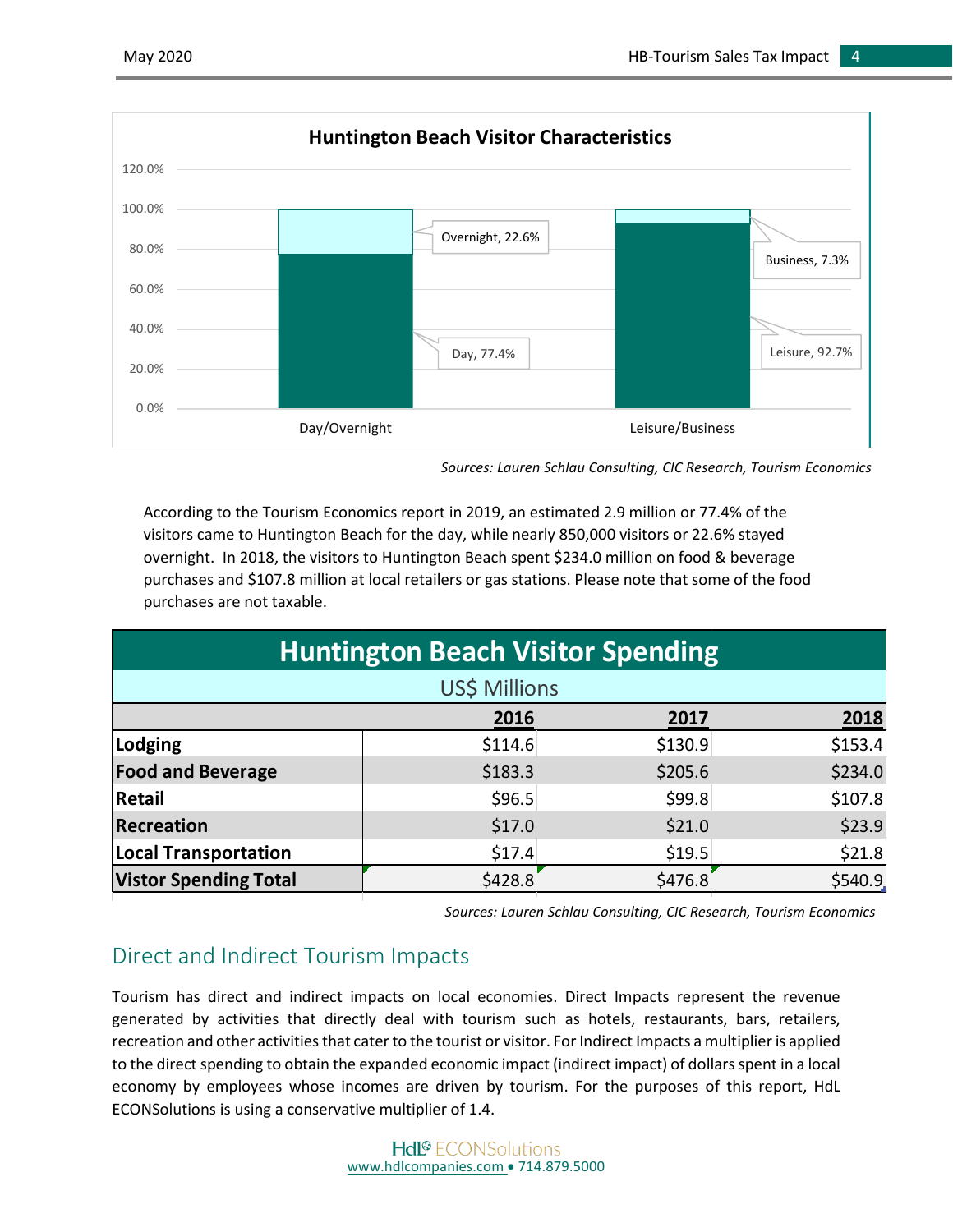### Sales Tax Revenue from Tourism

The following represents analysis comparing the direct sales tax revenue for Huntington Beach realized from visitors for calendar years 2016, 2017 and 2018, plus an estimate for 2019.

| <b>Direct Sales Tax Revenue For Huntington Beach</b> |                                                                |                      |                    |                                      |                                                                  |
|------------------------------------------------------|----------------------------------------------------------------|----------------------|--------------------|--------------------------------------|------------------------------------------------------------------|
| US\$ Millions                                        |                                                                |                      |                    |                                      |                                                                  |
| Year                                                 | <b>Sales from Food</b><br>/Beverages and<br><b>Retail/Fuel</b> | <b>Taxable Sales</b> | <b>HB 1% Share</b> | <b>Total HB Sales Tax</b><br>Revenue | <b>Percentage of</b><br><b>Sales Tax Revenue</b><br>from Tourism |
| 2016                                                 | \$279.80                                                       | \$246.20             | \$2.46             | \$37.70                              | 6.5%                                                             |
| 2017                                                 | \$305.40                                                       | \$268.80             | \$2.69             | \$39.39                              | 6.8%                                                             |
| 2018                                                 | \$341.80                                                       | \$300.00             | \$3.00             | \$40.27                              | 7.5%                                                             |
| 2019                                                 | N/A                                                            | \$293.00             | \$2.93             | \$41.85                              | 7.0%                                                             |

*Source: HdL companies*

*Below is a table illustrating the sales tax revenue when applying the multiplier for indirect impacts.*

| Direct & Indirect Sales Tax Revenue for Huntington Beach |                                    |                               |                            |                                   |                                                                            |
|----------------------------------------------------------|------------------------------------|-------------------------------|----------------------------|-----------------------------------|----------------------------------------------------------------------------|
| US\$ Millions                                            |                                    |                               |                            |                                   |                                                                            |
| Year                                                     | <b>Direct Sales Tax</b><br>Revenue | Economic<br><b>Multiplier</b> | <b>Indirect</b><br>Revenue | <b>Total Sales Tax</b><br>Revenue | Percentage of<br><b>Sales Tax</b><br><b>Revenue from</b><br><b>Tourism</b> |
| 2016                                                     | \$2.46                             | 1.4                           | \$0.98                     | \$3.44                            | 9.1%                                                                       |
| 2017                                                     | \$2.69                             | 1.4                           | \$1.08                     | \$3.77                            | 9.6%                                                                       |
| 2018                                                     | \$3.00                             | 1.4                           | \$1.02                     | \$4.20                            | 10.4%                                                                      |
| 2019                                                     | \$2.93                             | 1.4                           | \$1.17                     | \$4.10                            | 9.8%                                                                       |

*Source: HdL companies*